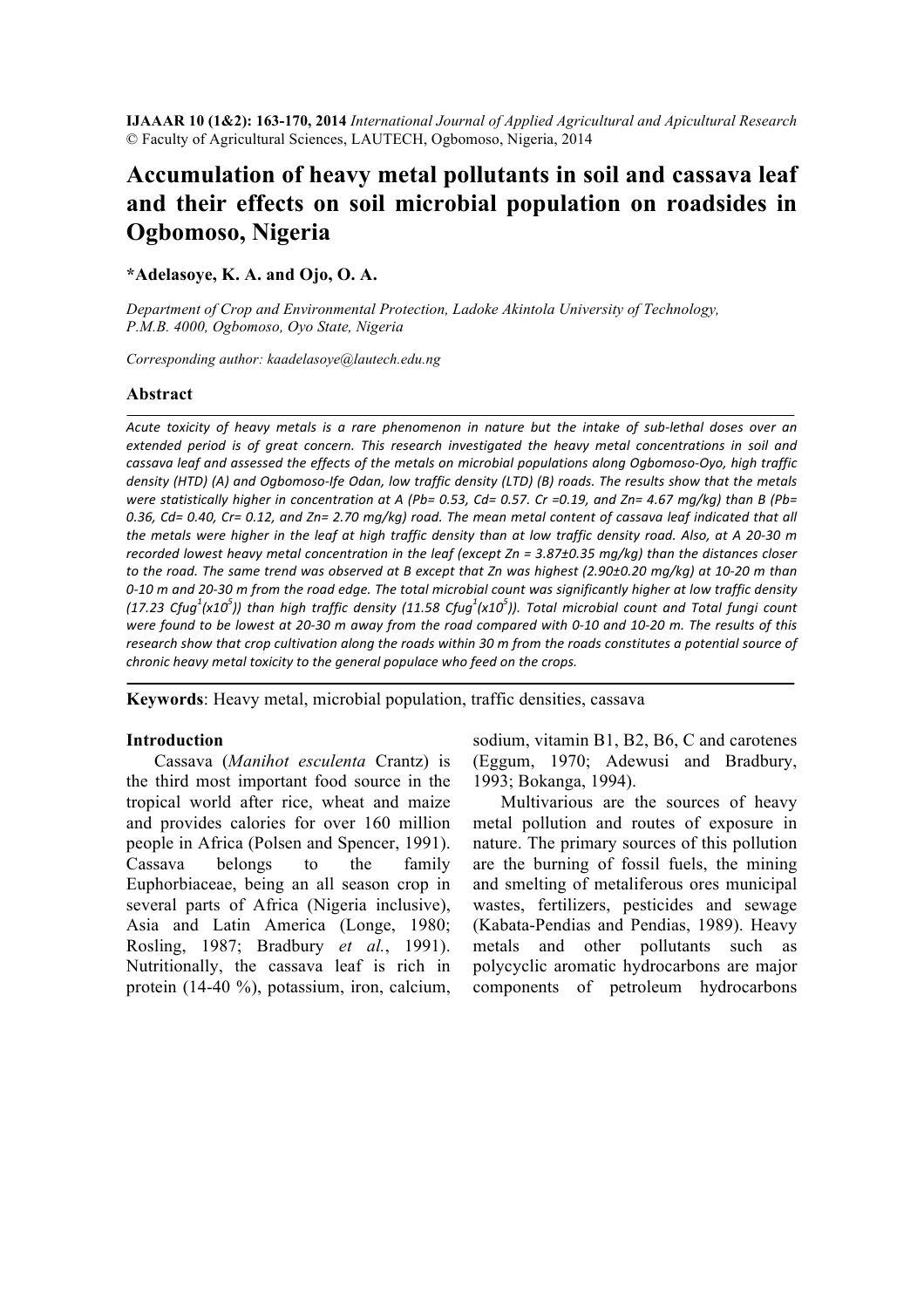including bitumen (Ajayi *et al*., 2009). Toxic heavy metals entering the ecosystem may lead to geo-accumulation, bio-accumulation, and bio-magnifications. They get accumulated over time in the soil and plants and would have a negative influence on physiological activities of plants (e.g. photosynthesis, gaseous exchange, and nutrient absorption) and microorganisms responsible for soil conditioning leading to reductions in plant growths, dry matter accumulation and yield (Suciu *et al.,* 2008)

Plants growing within the areas contaminated with heavy metals usually take up heavy metals by absorbing minute deposits on the parts of the plants exposed to the air in the polluted environments and during nutrient uptake from contaminated soils (Zurayk *et al*., 2001). In small concentrations, heavy metals in plants or animals are not toxic (De Vries *et.al*. 2007), except Lead (Pb), Cadmium (Cd) and Mercury (Hg) which are toxic even at low concentrations (Galas-Gorcher, 1991). Sequel to their influence on ground and surface water and also on plants, animals and humans, monitoring of heavy metal contaminated soil is of paramount importance (Suciu *et al.,* 2008). The effects of metals can range from subtle symptoms to serious diseases. Since metals build up in the body over time, symptoms are often attributed to other causes and people often don't realize that they have been affected by heavy metals until it is too late. The worst part about heavy metals toxicity is that once they build up in the body they can cause irreversible damage. This research work was designed to investigate the heavy metal concentrations of soil and cassava leaf along one major and one minor traffic road, and assess the effects of the metals on microbial populations along the two roads.

## **Materials and methods**

Two traffic (major and minor) roads were chosen for the study. These were Ogbomoso-Oyo Road (as high traffic density (HTD)), and Ogbomoso-Ife Odan Road (as low traffic density (LTD)) in Oyo State. The main socio-economic activities along the roads are farming and trading in farm produce. Ogbomoso is located on longitude  $4^{\circ}$  30'E and latitude 10 $^{\circ}$ 3'N.

## *Collection and Preparation of samples*

The study was conducted in July, 2011. Soil and cassava leaf samples were obtained from the edge of the HTD and LTD roads inwards along three transects of 0-10 m, 10- 20 m and 20-30 m. Cassava leaves were collected from plots along the roads at the indicated distances. Three spots were sampled within each distance. Soil samples were collected at similar distances in the same manner with soil auger at depths of 0- 15 and 15-30 cm. All the samples were taken in three replications at about 10 km intervals. Both soil and leaf samples were analyzed for Lead (Pb), Cadmium (Cd), Chromium (Cr) and Zinc  $(Zn)$  (AOAC 2005).

The soil samples were air dried and sieved with 2 mm sieve. The soil samples were weighed for wet digestion. The samples were oven-dried at  $70^{\circ}$ C to constant weight, ground inside a hammer mill incorporated with 2mm sieve. Two grams of the ground samples were then put in crucible and ashed inside furnace at  $580^{\circ}$ C. The ash was washed into 100 ml volumetric flask and wet digested with a mixture of 1:1 per chloric acid and nitric acid. The digested samples were then read from an Atomic Absorption Spectrophotometer (AAS) 2ID using their respective lamp and wavelengths. Calculation was done using: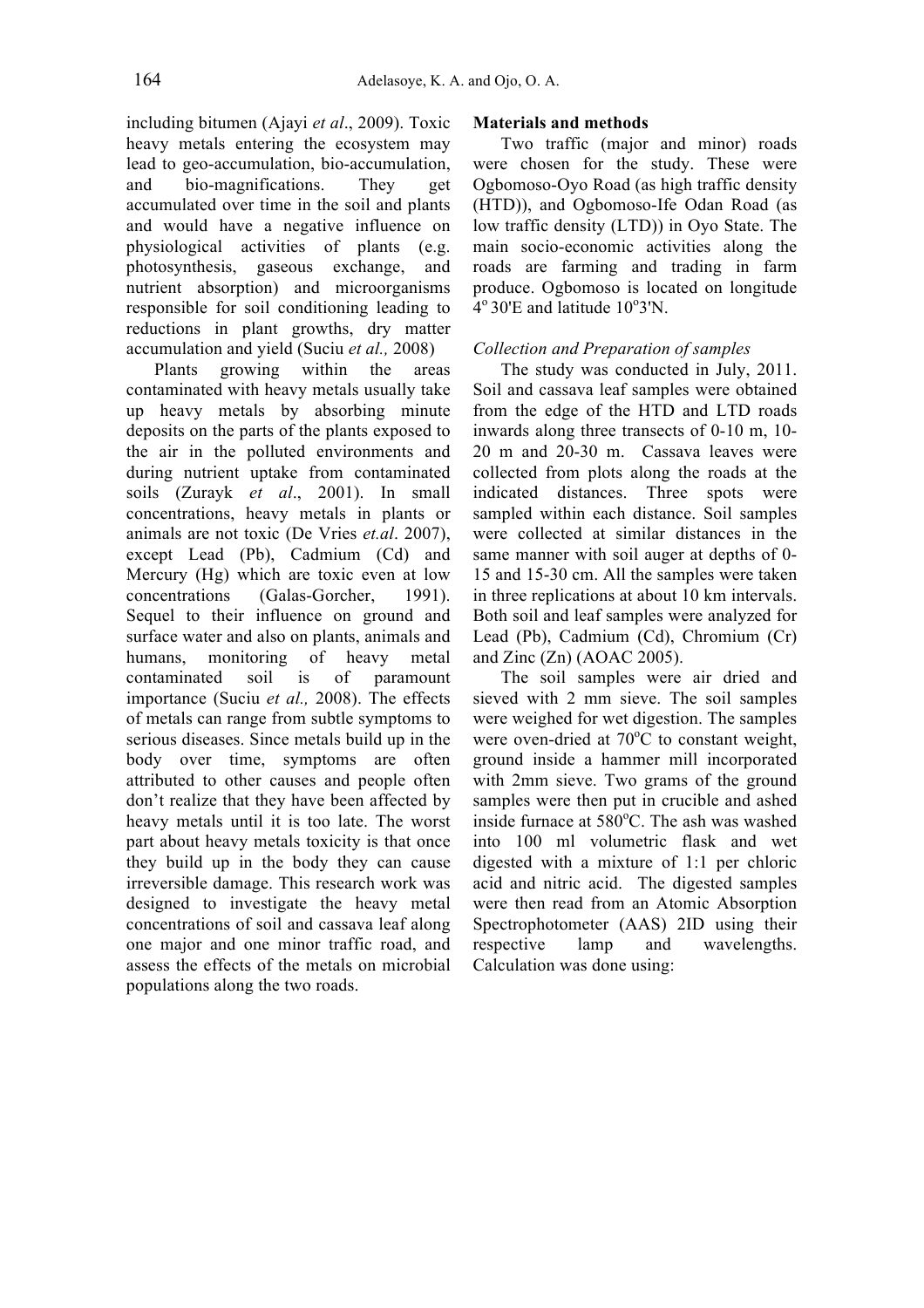Meter Reading x slope x Dilution Factor (Peer and Rosen, 1977)

Standard methods were used to prepare nutrient agar (NA) and potato dextrose agar (PDA) for estimation of microbial population. One gramme each of the soil samples were measured into the test tube containing 9 ml sterile distilled water and serially diluted to dilution factor  $(10^{-5})$  and 1 ml of the last dilution was put into sterile plate which were incubated at 37°C for NA and PDA incubated at  $28^{\circ}$ C-30 $^{\circ}$ C. All plates were incubated inverted. The plates were counted at 48 hours for NA and 72 hours for PDA. Data collected were analyzed using analysis of variance with SAS software (SAS, 1999) and significant means were separated by least significant difference at 5% probability level.

#### **Results**

## *Concentration of heavy metals in the soil*

Table 1 shows that the metals were higher in concentration at HTD (Pb= 0.53, Cd= 0.57. Cr = 0.19, and Zn= 4.67 mg/kg) than LTD (Pb= 0.36, Cd= 0.40, Cr= 0.12, and Zn= 2.70 mg/kg) road. Chromium was found to be significantly lower in the soil at 20-30 m (0.12 mg/kg) distance from the road edge than at 0-10 m (0.17 mg/kg) and 10-20 m (0.18 mg/kg) from the road. Lead, Cd, and Zn were significantly higher at 10-20 m than 0-10 m and 20-30 m distance from the road. Lower concentration of Pb, Zn and Cd were recorded in the soil at 20-30m distance (Table 2).

### *Concentration of heavy metals in the cassava* Lead and chromium were not

significantly different at both high (Pb= 0.38; Cr= 0.05 mg/kg) and low (Pb= 0.14; Cr= 0.02 mg/kg) traffic density roads but Cd and Zn were significantly higher in cassava leaf at high than low traffic density road (Table 3). Table 4 indicated that lead and cadmium were not significantly different in cassava leaf at  $0-10$  m (Pb=  $0.38$ ; Cd= $0.28$ mg/kg) and 10-20 m (Pb= 0.23; Cd= 0.28 mg/kg) away from the road but the two were significantly higher than 20-30 m (Pb=  $0.18$ ;  $Cd = 0.22$  mg/kg) from the edge of the road. Chromium and zinc were not significantly different in the leaf at all the distances from the road edge (Table 4). The mean metal content of cassava leaf (Table 5) indicated that all the metals were higher in the leaf at high traffic density than at low traffic density road. Also, HTD 20-30 m recorded lowest heavy metal concentration (except  $Zn =$ 3.87±0.35 mg/kg) than the distances closer to the road. The same trend was observed at LTD except that Zn was highest  $(2.90\pm0.20)$ mg/kg) at 10-20 m than 0-10 m and 20-30 m from the road edge.

#### *Total microbial population*

The total microbial count was higher at low traffic density  $(17.23 \times 10^5)$  Cfug<sup>1</sup>) than high traffic density  $(11.58 \times 10^5 \text{ C} \text{fug}^1)$ , however total fungi count was not significant at both low and high traffic density roads (Table 1). Total microbial count and Total fungi count were found to be lowest at 20-30 m away from the road compared with 0-10 m and 10-20 m from the road however the latter were not significantly different (p=0.05) (Table 2).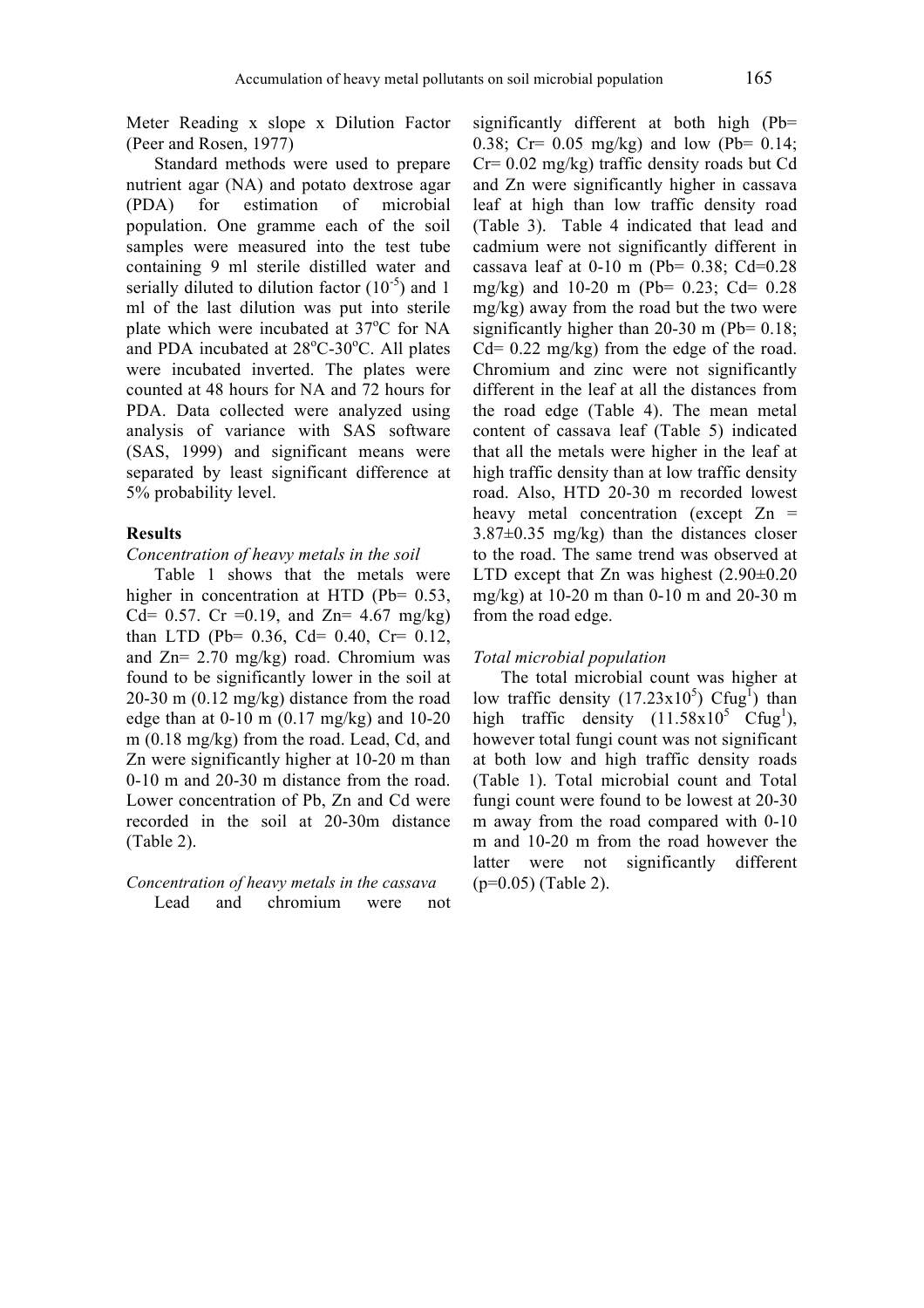|            |      |      | Metals $(mg/kg)$ |      | Microbial population                |      |  |
|------------|------|------|------------------|------|-------------------------------------|------|--|
| Traffic    | Pb   | Сd   | Cr.              | Zn   | Tmc $Cfug1(x105)$ Tfc $Cfug1(x105)$ |      |  |
| High       | 0.53 | 0.57 | 0.19             | 4.67 | 11.58                               | 0.80 |  |
| Low        | 0.36 | 0.40 | 0.12             | 2.70 | 17.23                               | 0.99 |  |
| <b>LSD</b> | 0.05 | 0.10 | 0.01             | 0.39 | 4.39                                | 0.67 |  |

**Table 1: Metal concentrations in soil and effects on microbes in soil along roadsides with different traffic densities**

**Tmc** = Total microbial count

**Tfc** = Total fungi population

 $Cfug^{-1} = Colony$  forming unit per gramme

## **Table 2: Heavy metal concentrations in soil at different distances along roadsides with different traffic densities**

|                                       |      | Metals $(mg/kg)$ |      |      |    | Microbial population |                                       |     |
|---------------------------------------|------|------------------|------|------|----|----------------------|---------------------------------------|-----|
| Distance (m)                          | Pb   | Cd               | Cr   |      | Zn | Tmc                  | Cfug <sup>1</sup> (x10 <sup>5</sup> ) | Tfc |
| Cfug <sup>1</sup> (x10 <sup>5</sup> ) |      |                  |      |      |    |                      |                                       |     |
| $0 - 10$                              | 0.45 | 0.50             | 0.17 | 3.65 |    | 15.23                | 0.97                                  |     |
| $10 - 20$                             | 0.51 | 0.55             | 0.18 | 4.30 |    | 15.58                | 0.02                                  |     |
| $20 - 30$                             | 0.39 | 0.41             | 0.12 | 3.10 |    | 12.40                | 0.71                                  |     |
| <b>LSD</b>                            | 0.02 | 0.03             | 0.02 | 0.32 |    | 0.91                 | 0.20                                  |     |

**Tmc** = Total microbial count

**Tfc** = Total fungi population

 $Cfug^{-1} = Colony$  forming unit per gramme

|            | Table 3: Metal concentrations in cassava leaf along roadsides with different Traffic |  |  |  |  |
|------------|--------------------------------------------------------------------------------------|--|--|--|--|
| densities. |                                                                                      |  |  |  |  |

|            |      | Metals $(mg/kg)$ |      |      |
|------------|------|------------------|------|------|
| Traffic    | Pb   | Сd               | l `r | Zn   |
| High       | 0.38 | 0.33             | 0.05 | 3.80 |
| Low        | 0.14 | 0.19             | 0.02 | 2.79 |
| <b>LSD</b> | 0.28 | 0.08             | 0.03 | 0.42 |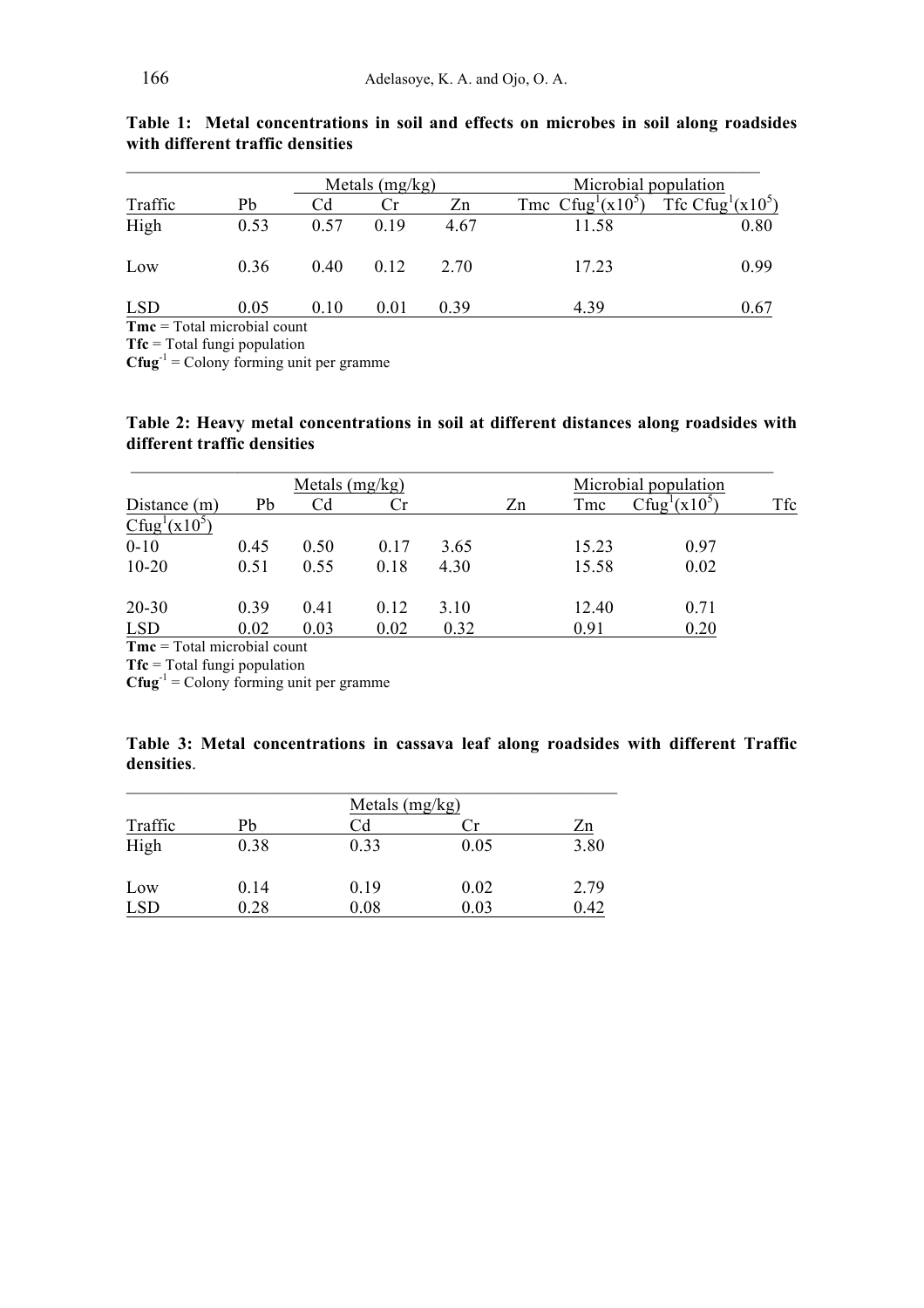|                |      | Metals $(mg/kg)$ |          |            |
|----------------|------|------------------|----------|------------|
| Distance $(m)$ | Pb   | Cd               | ∴r       | Zn         |
| $0 - 10$       | 0.38 | 0.28             | 0.04     | 3.30       |
| $10 - 20$      | 0.23 | 0.28             | 0.05     | 3.34       |
| $20 - 30$      | 0.18 | 0.22             | 0.03     | 3.26       |
| <b>LSD</b>     | 0 17 | 0.02             | $0.01\,$ | $\rm 0.20$ |

**Table 4: Heavy metal concentrations in cassava leaf at different distances along roadsides with different traffic densities.**

**Table 5: Average heavy metal concentration in cassava leaf (mg/kg) at different distances along roadsides with different traffic densities.**

| Level of traffic                                 |                 | Metal           |                 |                 |               |
|--------------------------------------------------|-----------------|-----------------|-----------------|-----------------|---------------|
| & distance                                       | Pb              | Cd              | Cr              | Zn              |               |
| Ha                                               | $0.58 \pm 0.32$ | $0.34 \pm 0.00$ | $0.05 \pm 0.01$ | $3.76 \pm 0.06$ |               |
| Hb                                               | $0.32 \pm 0.01$ | $0.36 \pm 0.01$ | $0.06 \pm 0.02$ | $3.78 \pm 0.17$ |               |
| Hc                                               | $0.25 \pm 0.01$ | $0.28 \pm 0.01$ | $0.05 \pm 0.02$ | $3.87 \pm 0.35$ |               |
| La                                               | $0.17 \pm 0.01$ | $0.21 \pm 0.02$ | $0.03 \pm 0.01$ | $2.83 \pm 0.13$ |               |
| Lb                                               | $0.13 \pm 0.01$ | $0.20 \pm 0.04$ | $0.03 \pm 0.01$ | $2.90 \pm 0.20$ |               |
| Lc                                               | $0.11 \pm 0.01$ | $0.16 \pm 0.03$ | $0.02 \pm 0.00$ | $2.65 \pm 0.19$ |               |
| <b>NB</b> : $H = High traffic$ $L = Low traffic$ |                 |                 | $a = 0-10$ m    | $b = 10-20$ m   | $c = 20-30$ m |

#### **Discussion**

Generally, crops cannot grow normally and flourish in polluted soil. Yet if some crops manage to grow, depending on the level of contamination, then those crops would be poisonous enough in short- or long-run to cause serious health defects in consumers. The results of this study indicated that road side soils are polluted by heavy metals exhaust from vehicles and contamination level depends on traffic density. HTD road contained significantly higher heavy metals (Pb, Cd, Cr, and Zn) concentration than LTD. The heavy metal distribution inwards from the edge of the road did not show consistency up to 30 m. Increase in metallic levels at a distance beyond 35 m off the road edge is reported to

be attributed to geological and/or biological decomposition of leaf litters (Luilo and Othman, 2006)

There are several reports that Pb accumulates within the top few centimeters of soil with discharge from automobiles reported to be confined within a zone of 33 m wide, measured from the road edge (Manno et al., 2006; Atayese et al., 2008; Sharma and Prasade, 2010). There are reports of direct relationship between levels of lead in plants and traffic density (Turan et al., 2011; Shafiq et al 2012; Verma et al. 2013). Deepalakshmi et al., (2014) reported that concentrations of Pb, Cu, Cd and Zn were significantly higher in plants growing at automobile polluted sites when compared to their control counterparts.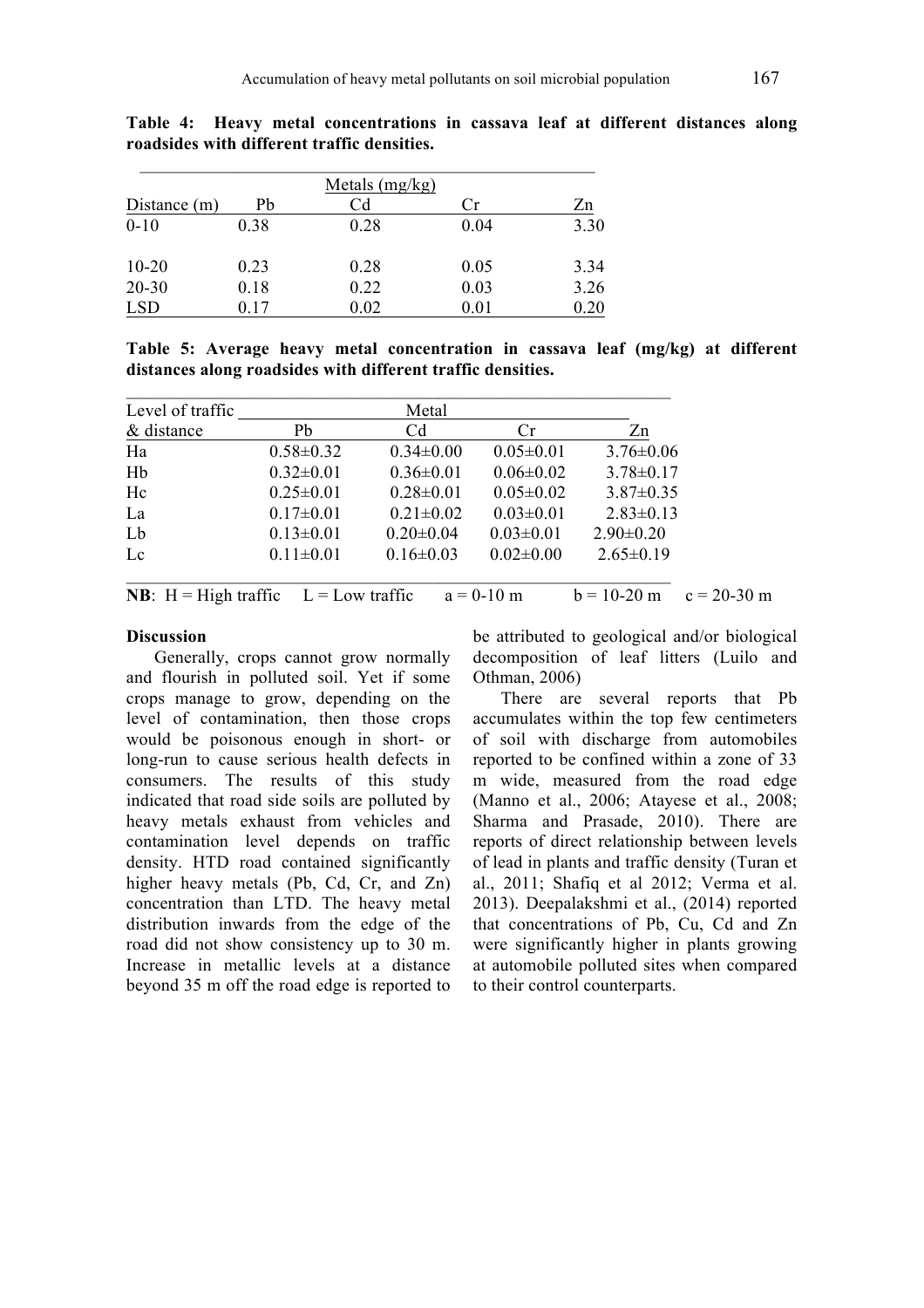Cassava leaf contained higher concentration of the heavy metals at high traffic than low traffic density road. In the same vein region closer to the roads had leaves higher in the metal concentrations than 20-30 m from the roads. The metal content of the cassava leaf was lower than that in the soils from the two roads. Several researchers have reported heavy metal content of soil to be higher than that in plant samples collected near high ways (Luilo and Othman, 2006; Onder et al., 2007). According to Sharma and Prasade (2010) only 3% of Pb in soil is translocated through the root to the shoot of plants while the rest is through foliage. Luilo and Othman, (2006) reported that growth stage and physiology of the plants indirectly affect the metal contents in the plants. Tender leaves of cassava which could be harvested periodically throughout the growing season are utilized in some areas as relish, particularly during the dry season, when there are few leafy vegetables (IITA, 1990). In addition, leaf meal could also be prepared from cassava leaves as a component of livestock feed (Fasuyi, 2005)

The heavy metals can impair important biochemical processes posing a threat to human health (Akbar et al., 2006; Ayodele and Oluyomi, 2011). It has been reported that prolonged consumption of sub-lethal concentrations of heavy metals through food may lead to their chronic accumulation which hinder proper functioning of the kidney and liver of humans thereby causing disruption of numerous biochemical processes, leading to cardiovascular, nervous, kidney and bone diseases (WHO, 1995, Steenland and Bufetta, 2000; Jarup, 2003; Radwan and Salama, 2006). Zn acts as micronutrient for the growth of animals and human beings when present in trace

quantities, however, even at trace levels Cd and Cr act as carcinogens (Feig et al., 1994 and Trichoupulos, 1997.) and Pb is associated with the development of abnormalities in children (Saplakog¢lu and Iscan, 1997; Hartwig, 1998).

The soil microbial ecosystem is functionally complex. It contains key groups of microorganisms which have an integral role in maintaining soil fertility in relation to plant nutrition. The microbial population was higher at LTD than HTD and was found to be highest near the edge of road compared with further distance from the road. Analysis of soil contaminated with heavy metals from other sources such as Cu and Zn in animal manures, run-off from timber treatment plant, past applications of Cu-containing fungicides (Zelles et al., 1994) confirm that a decrease in the microbial biomass occurs at a relatively modest, and sometimes even at a surprisingly low (Dehlin et al., 1997) metal loading. The results of this research show that crop cultivation along the roads within 30 m from the roads constitutes a potential source of chronic heavy metal toxicity to the general populace and should be discouraged.

## **References**

- Ajayi, A. O., Balogun, S. A. and K. T. Adegbehingbe (2009). Microbes and mineral elements in oil producing area of Ondo State, Nigeria. *American-Eurasian J Sci. Res*., 4(3): 204-212.
- Adewusi, S. R. A. and Bradbury J. H. (1993). Carotenoids in cassava; comparison of open column and HPLC methods of analysis. *J. Sci. Food. Agri*. 62:375-383.
- Akbar**,** K. F., Hal, W. H. G., Headley, A. D. and Athar, M. (2006). Heavy Metal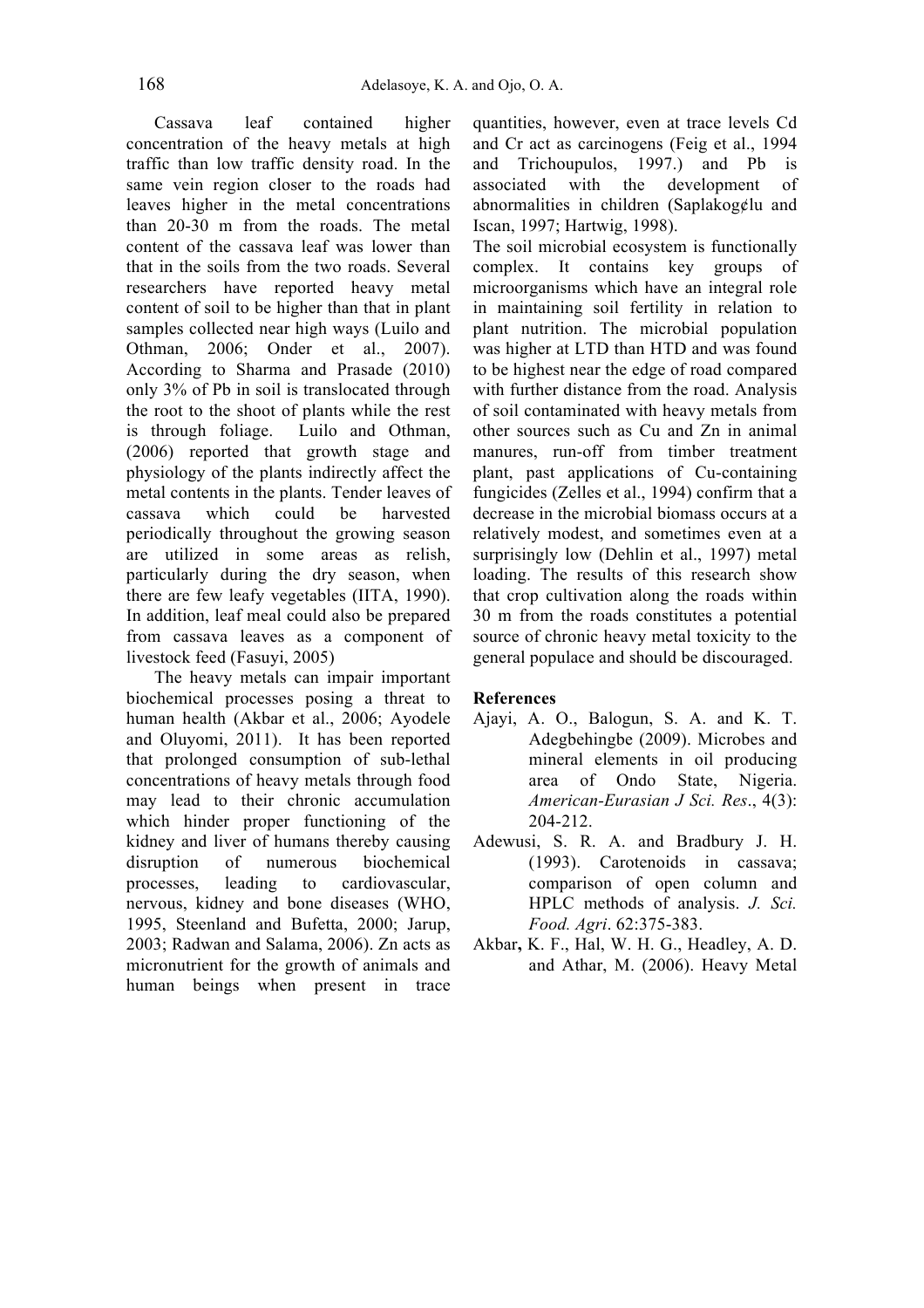Contamination of Roadside Soils. *Soil Water Res*. 1(4):158-163.

- AOAC (2005). Official method of analysis 18<sup>th</sup> Edition, Association of Official and Analytical Chemists, Washington D.C.
- Atayese**,** M. O., Eigbadon, A. I., Oluwa, K. A. and Adesodun, J. K. (2008). Heavy metal contamination of Amaratus grown along major highways in Lagos, Nigeria. *Afr. Crop Sci. J.* 16(4):225- 235.
- Ayodele, J. T. and Oluyomi, C. D. (2011). Grass contamination by trace metals from road traffic. *J. Environ. Chem. Ecotoxicol.* 3(3):60-67.
- Bokanga, M. (1994). Processing of cassava leaves for human consumption. *Acta Hort.,* 375:203-207.
- Bradbury, J. H., Egan, S. M. and Lynch, M. J. (1991). Analysis of cyanide in cassava using acid hydrolysis of cyanogenic glucosides. *J. Sci. Food Agri*. 55:277-290.
- Deepalakshmi, A.P., H. Ramakrishnaiah, Y. L. Ramachandra and N. Naveen Kumar (2014). Leaves of higher plants as indicators of heavy metal pollution along the Urban Roadways *International Journal of Science and Technology* Volume 3 No. 6, June, 2014 IJST © 2014 –IJST Publications UK. All rights reserved.
- Dehlin, S., E. Witter, A.M. Martenssen, A. Turner and E. Baath (1997).Where is the limits? Changes in the microbiological properties of Agricultural soils at low levels of metal contamination. *Soil Biol. and Biochemistry* 29: 1405-1415.
- De Vries, W., P. F. A. M. Romkens and O. Schutze (2007). Critical soil

concentration of cadmium, lead and mercury in view of health effect on humans and animals. *Review of Environ. Contamination and Toxicol*. 191: 91-103.

- Eggum, R. O. (1970). The protein quality of cassava leaves. *Br. J. Nutr.* 24: 761- 768.
- Galas-Gorcher, H. (1991). Dietary intake of pesticide residues: Cadmium, Mercury and Lead. *Food add. Cont*.: 793-805.
- Hartwig, A. (1998). Carcinogenicity of metal compounds: possible role of DNA repair inhibition. *Toxicol. Lett*. 102: 235-239.
- International Institute of Tropical Agriculture-IITA (1990). Cassava in tropical Africa. A reference manual. IITA. Ibadan, Nigeria. pp. 34-42.
- Jarup, L. (2003). Hazards of heavy metal contamination. *Br. Med Bull*. 68: 167-182.
- Kabata-Pendias, A. and Pendias, H. (1989). Trace Elements in the Soil and Plants. Florida: CRC Press. pp. 67- 78.
- Longe, O. G. (1980). Effect of processing on the chemical composition and energy value of cassava. *Nutr. Rept. Inter*. 21: 819-829.
- Luilo, G. B. and Othman, O. C. (2006). Lead Pollution in urban roadside environments of Dares Salaam city. *Tanz. J. Sci*. 32 (2): 61-67.
- Manno, E., Varrica, D. and Dongarra, G. (2006). Metal distribution in road dust samples collected in an urban area close to a petrochemical plant at Gela, Sicily. *Atmos. Environ*. 40: 5929-5941.
- Onder, S., Dursun, S., Gezgin, S. and Demirbas, A. (2007). Determination